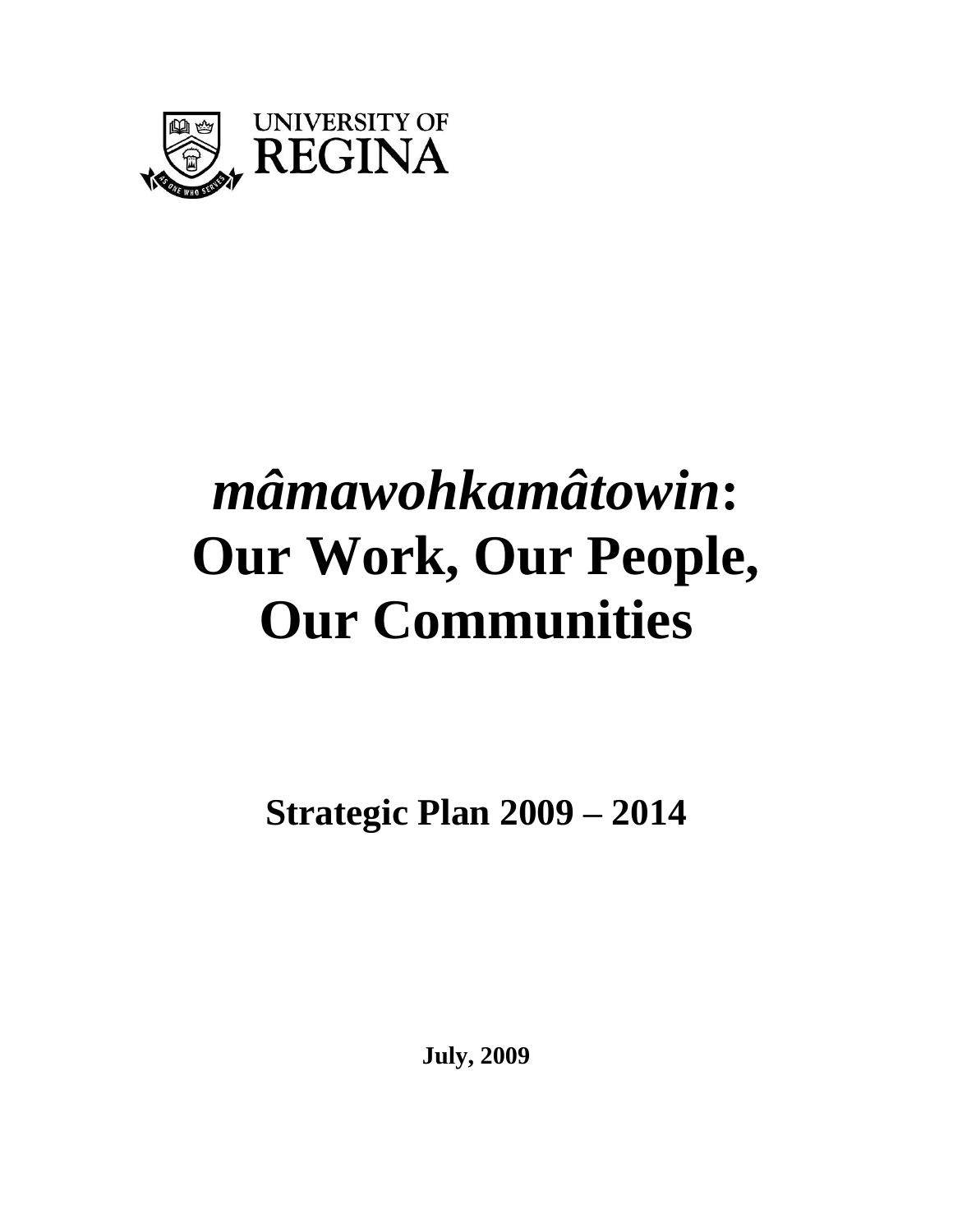**University of Regina Strategic Plan – July 2009** 

*mâmawohkamâtowin* is a Cree word meaning "co-operation; working together towards common goals".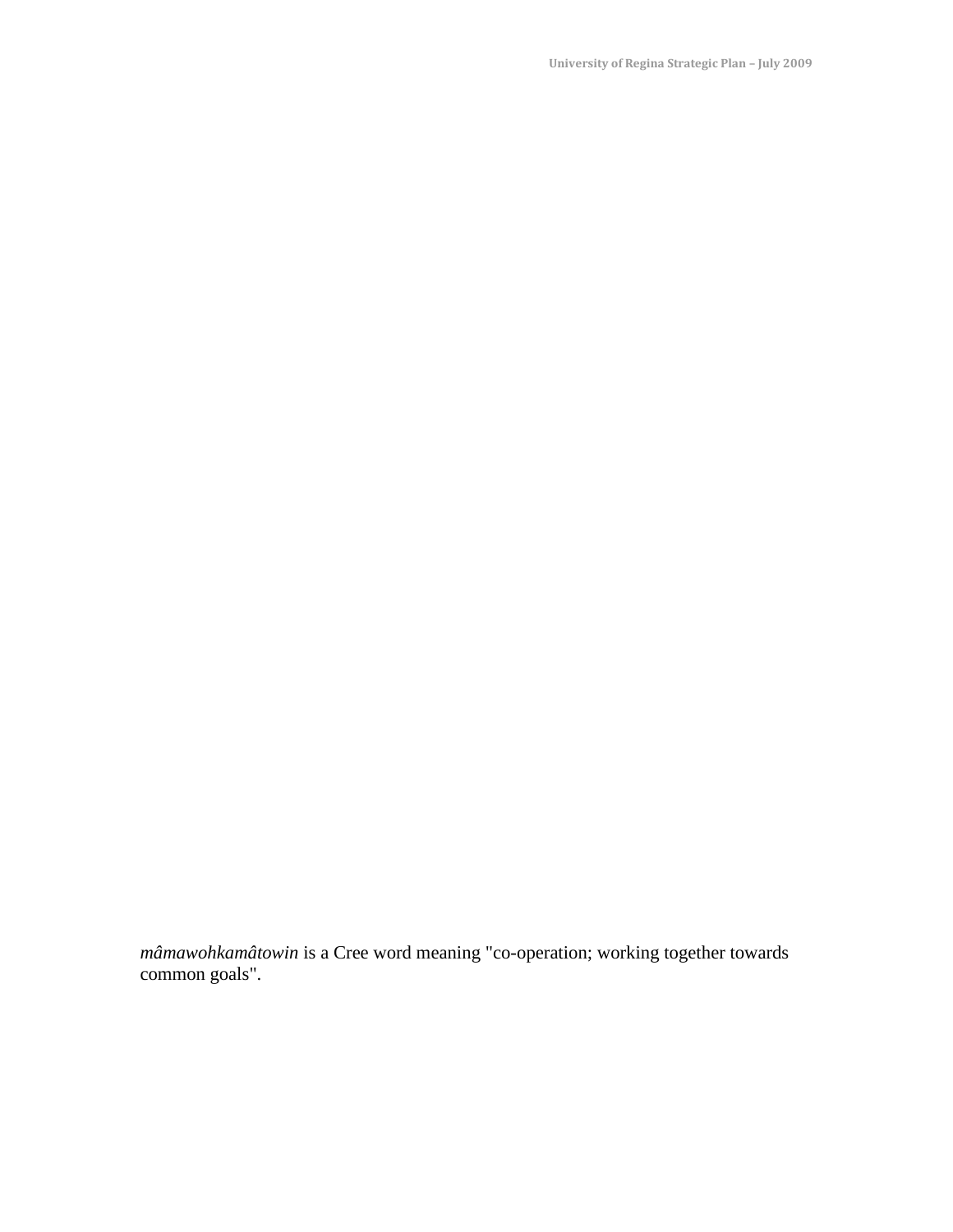# **Table of Contents**

## **EXECUTIVE SUMMARY 1**

## **THEMES, VISION, VALUES AND MISSION 1**

- Overarching themes 1
- $\bullet$  Our vision 2
- Our values 2
- Our mission 2

## **A. OUR WORK: TEACHING, RESEARCH, AND PUBLIC SERVICE 3**

- $\bullet$  A1 The pursuit of excellence 3
- $\bullet$  A2 The core 3
- A3 Array of academic programs 3
- A4 Research profile, collaborations, and successes 4
- A5 Sustainability and environmental impact 4
- A6 Distributed teaching and learning 4

## **B. OUR PEOPLE: ENGAGEMENT, DIVERSITY, SUCCESS, AND ESTEEM 5**

- B1 Relationships with First Nations and Métis peoples 5
- B2 Transition, early awareness, and special needs 5
- B3 The student experience and student support 5
- B4 Administrative efficiency and productivity 6
- $\bullet$  B5 Employee relations 6
- B6 Diversity, safety, and balance 6

## **C. OUR COMMUNITIES: PRESENCE AND PARTNERSHIPS 7**

- $Cl$  Profile and presence 7
- C2 Federated colleges, Institut français, Gabriel Dumont Institute 8
- $\bullet$  C3 Partnerships 8

## **D. SUMMARY OF GOALS AND OBJECTIVES 8**

## **CONCLUSION 13**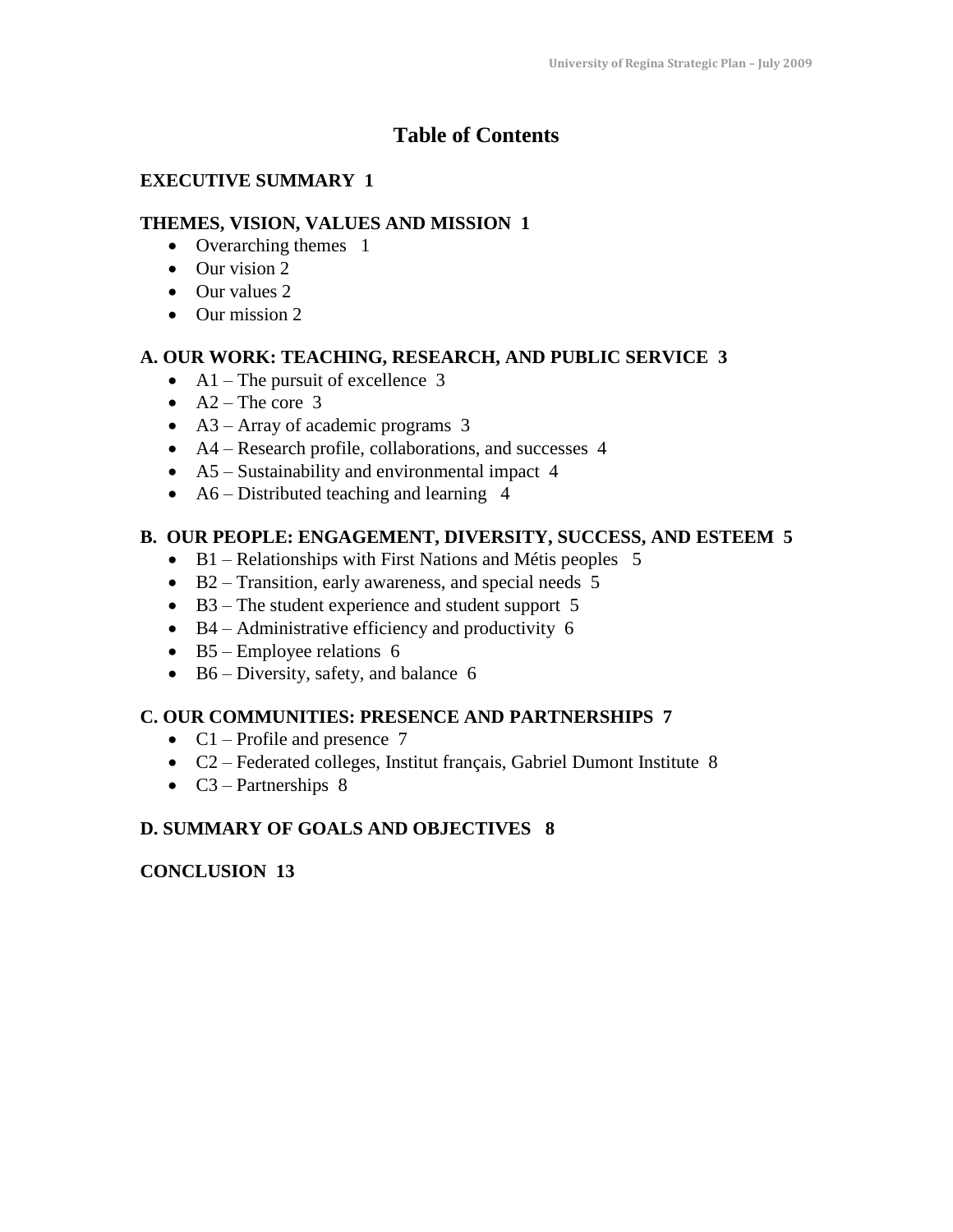# **EXECUTIVE SUMMARY**

Soon after taking up her post at the University of Regina in 2008, President Vianne Timmons announced that a new strategic plan was needed to succeed *Building on Progress: The Plan for 2004-2009*. In October 2008, the University's Board of Governors approved terms of reference for a strategic planning process. A facilitation team was formed and prepared to gather information and input from stakeholders. Consultations were launched in January 2009. More than 100 meetings were held with faculty, staff, students, alumni, retirees, administrators, government officials, professional organizations, and educational partners.

Information gathered in these consultations, as well as that gleaned from more than 40 written submissions and more than 1,100 responses to a series of online surveys, resulted in the creation of this strategic plan. The plan was approved by the University's Board of Governors on July 16, 2009.

The planning consultations revealed a deep, widespread commitment to the future success of the University of Regina. They also revealed a call for greater engagement, an openness to change, a realization that our size is an asset, and a conviction that sustainability, in the broadest sense, needs to be a major emphasis of the University. As a result, revised vision, values, and mission statements are part of the strategic plan.

The goals and objectives that form the action elements of *mâmawohkamâtowin: Our Work, Our People, Our Communities* are organized under three headings: Our Work, Our People, and Our Communities.

A new Saskatchewan - new in a cultural, economic, and demographic sense - is coming into being. As we work together towards the common goals of *mâmawohkamâtowin: Our Work, Our People, Our Communities*, we will position the University of Regina at the centre of this new Saskatchewan, rooted in and responding to the needs and aspirations of our students, our people and our communities and reaching out to the world around us.

# **THEMES, VISION, VALUES AND MISSION**

#### **Overarching themes**

The University of Regina is open to change, whether that change is in curricula or the way that members of the university community interact with one another and with the communities around the University. The University's size is an asset. Though the University of Regina is large enough to offer a comprehensive array of programs, it remains compact enough to be nimble and responsive to change. And in order to succeed, the University must be selective in the programs it offers.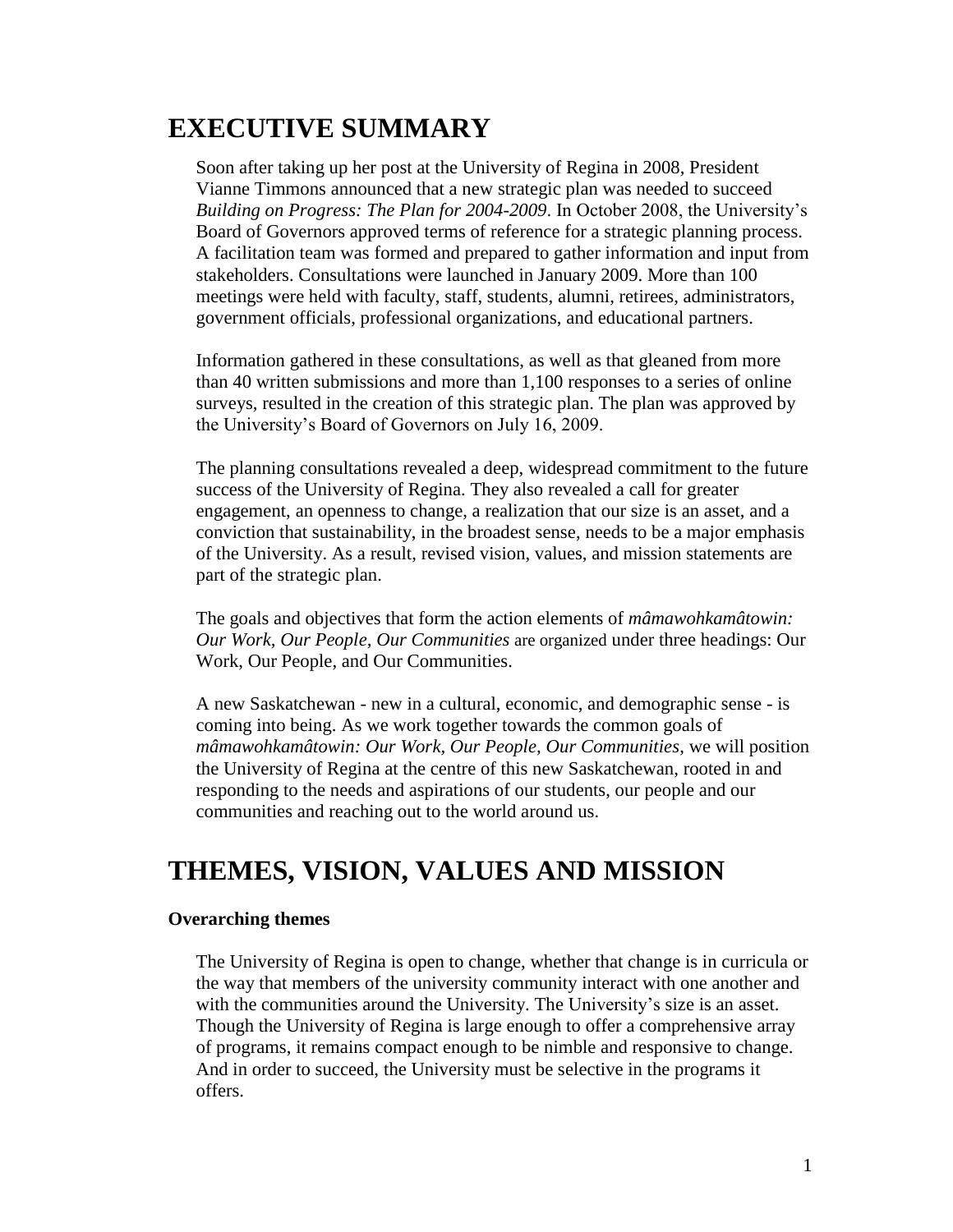Engagement is crucial: the University needs to work not only at engaging the city, the province's communities, and the world in what it is doing, but also at engaging among ourselves to promote the best interests of students and the University as a whole.

Sustainability must be emphasized in all aspects of the University of Regina's activities. Members of the university community need to embody it in the way we live and work on campus. As part of our contribution to society, we also need to evaluate and critique the cluster of issues around sustainability.

#### **Our vision**

*The University of Regina is a welcoming, student-focused institution that combines deep-rooted values with innovative thinking, classroom theory with real-world practice, and global ideas with regional needs. We aspire to be one of Canada's best comprehensive universities.*

#### **Our values**

- We are a scholarly community engaged with many other communities. The members of our community are our defining resource. Our treatment of each other is principled and respectful.
- We are a learning community. We value interaction between faculty members and students as the fundamental activity of the academy. We acknowledge the diversity of learning styles and needs of our students. We aim to be accessible to all who can learn with us.
- We have a driving urge to know the unknown. Our investigation of and reflection upon varied intellectual pursuits is fundamental to us. We engage our students in these endeavours.
- We balance our duty to academic integrity with our commitment to academic freedom in our work and interactions.
- We employ our expertise to serve each other and society. We illuminate socially relevant problems. The knowledge we generate enriches the community.
- We are legitimately concerned with all aspects of our world. We are a bridge and an interpreter between our communities, other peoples, and other nations.
- We are accountable for our performance to each other, our students, our alumni, and the public.

#### **Our mission**

The University of Regina

• Provides high quality, accessible education that prepares learners for productive and creative lives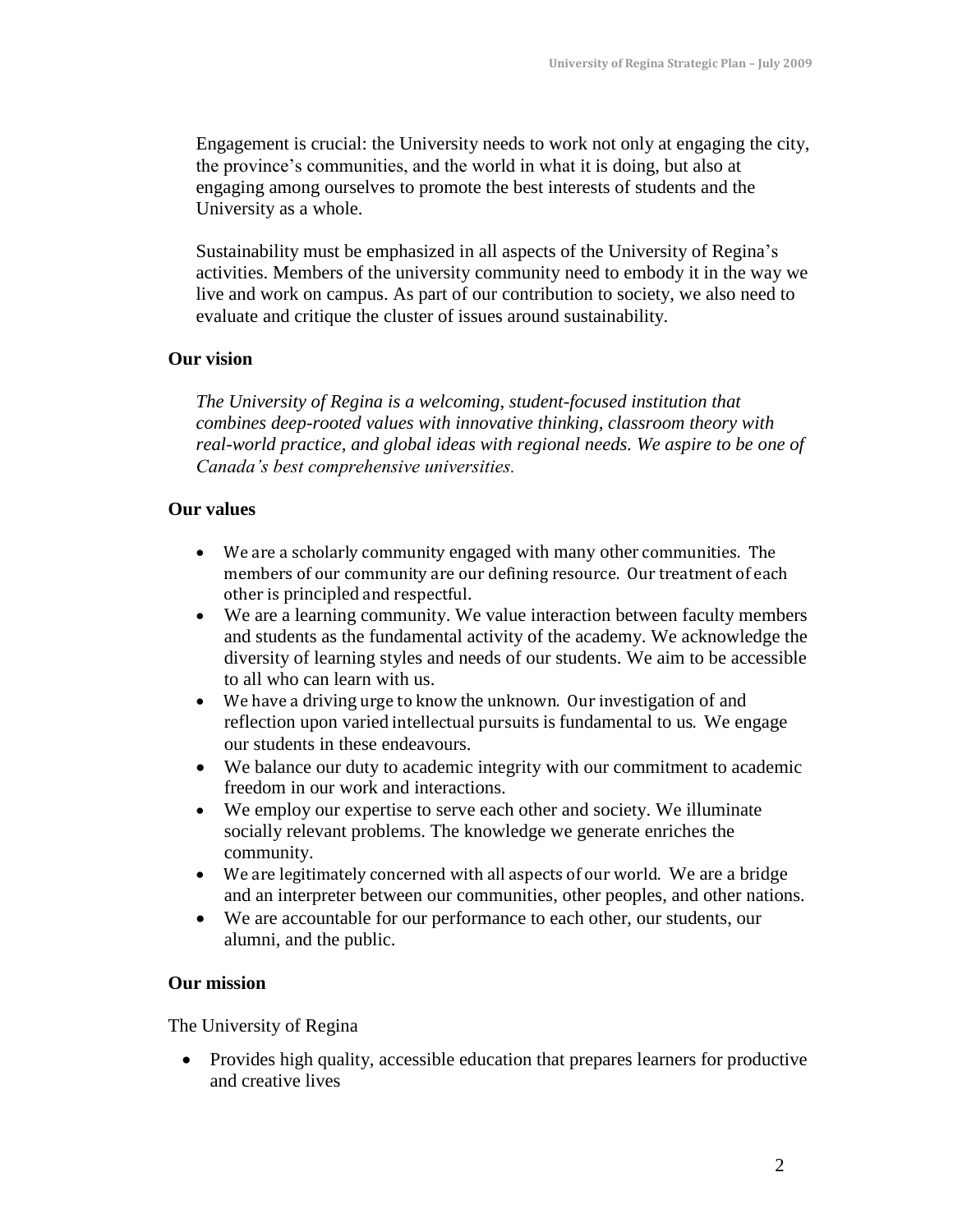- Produces innovative research and scholarship to expand human knowledge and support social, environmental, and economic development
- Embraces diversity

 $\overline{a}$ 

- Responds to the needs of Saskatchewan peoples, particularly First Nations and Métis peoples
- Engages with and serves communities, local, provincial, and beyond
- Strives for and promotes sustainability and efficiency
- Offers a welcoming, rewarding study and work environment that fosters creativity, engagement, continuous learning, and the opportunity to succeed
- Recognizes the historic values and cultures of Saskatchewan while preparing for a prosperous and significant future

# **A. OUR WORK: TEACHING, RESEARCH, AND PUBLIC SERVICE<sup>1</sup>**

#### **A1 – Promote and reward the pursuit of excellence in teaching, research, and public service. Make the University widely known for excellence in all its activities.**

Our future depends on a reputation for the excellence of our teaching, research, scholarly publication, public service, and administration. The pursuit of excellence must underlie and inform everything we do. We will focus on the recruitment and retention of excellent faculty, staff, and administrators. We will seek to make the University an employer of choice. We will reward achievements, and we will make them widely known.

#### **A2 – Reaffirm our historic commitment to the liberal arts and sciences.**

Our history is rooted in a range of core offerings in the liberal arts and sciences. We reaffirm our commitment to the value of this historic core. To serve our students well, we will, in partnership with the federated colleges, determine how a liberal education can best be conceived in light of current and future student needs and how it can, where appropriate, be better integrated into pre-professional and professional curricula.

#### **A3 – Align our array of program offerings to respond to the needs and interests of current and prospective students.**

Under the leadership of the Faculty Councils and Deans' Council, we will collegially discuss and develop terms of reference by which our academic programs are evaluated. We will then review all academic programs, undergraduate and graduate. Consulting with the appropriate academic bodies, we will together determine how our array of program offerings should be altered to

<sup>1</sup> Goals have been numbered for ease of reference. The numbers do not reflect an order of priority.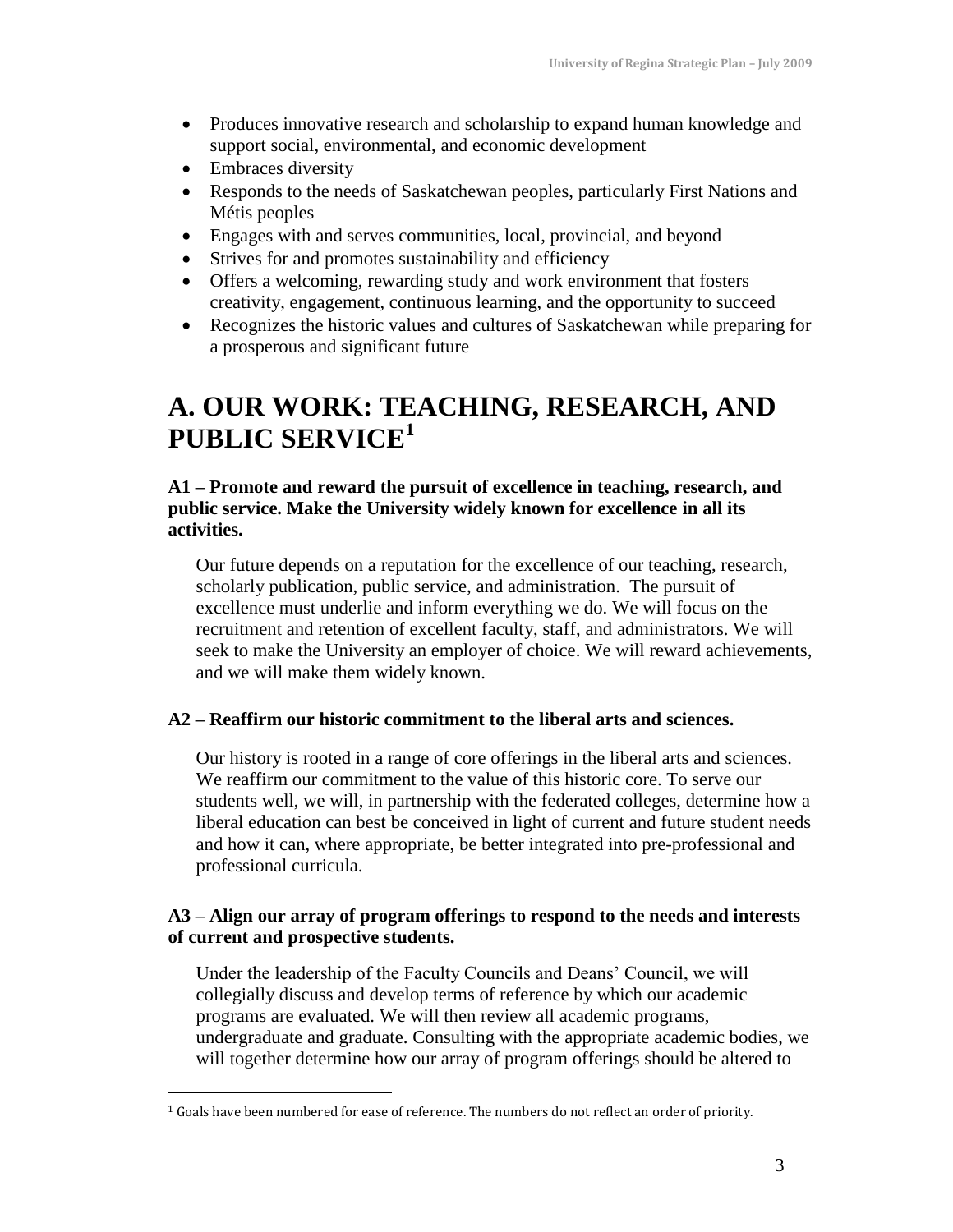respond to the needs and interests of current and prospective students. We will act expeditiously on those determinations.

We will promote experiential and service learning for all students, and will build on our historic strength in cooperative education. We will use resources effectively through cross-disciplinarity, and through careful program and credit articulation with other educational institutions. Reviewing our existing strengths in internationalization as well as areas of new opportunity, we will also implement an internationalization strategy.

### **A4 – Enhance the University's distinctive programming and research profile. Capitalize on our research successes to benefit the institution, researchers, and our students.**

Over the past decade we have seen in our University the emergence of areas of research excellence, innovative professional and applied programs, and productive collaborations with other institutions. Examples of distinctive programming and collaboration include the graduate school of public policy, a joint initiative with the University of Saskatchewan; our leadership in petroleum engineering and research into carbon capture and storage, with industry and government as our partners; and the planned new program in nursing education with SIAST and First Nations University of Canada. These illustrate what we can accomplish when we identify a need and move nimbly to address it.

Continuing to support the initiatives, new projects, and partnerships that have generated these successes, we will develop and capitalize on our established and distinctive research accomplishments as a means of meeting the needs of students and society, and of raising the University's profile in research and scholarship. We will renew the University's strategic research plan. We will also continue to support appropriate commercialization of our research for the long-term benefit of the institution, researchers, and our students.

#### **A5 – Make the University a leader in environmental responsibility. Put sustainability at the core of our teaching, research, and campus life.**

We will promote sustainability in the way that we work and live on our campus, and will seek to minimize our impact on the environment. Wherever appropriate, we will address issues of sustainability in our curricula, and emphasize them in our research, public service, and administrative practices. In the broad context of climate change and human health, we will examine our operations in order to reduce our consumption of energy and our campus's impact on the environment. In this same context we will evaluate all campus development, our approach to transportation and parking, and our place in Wascana Centre and the City of Regina.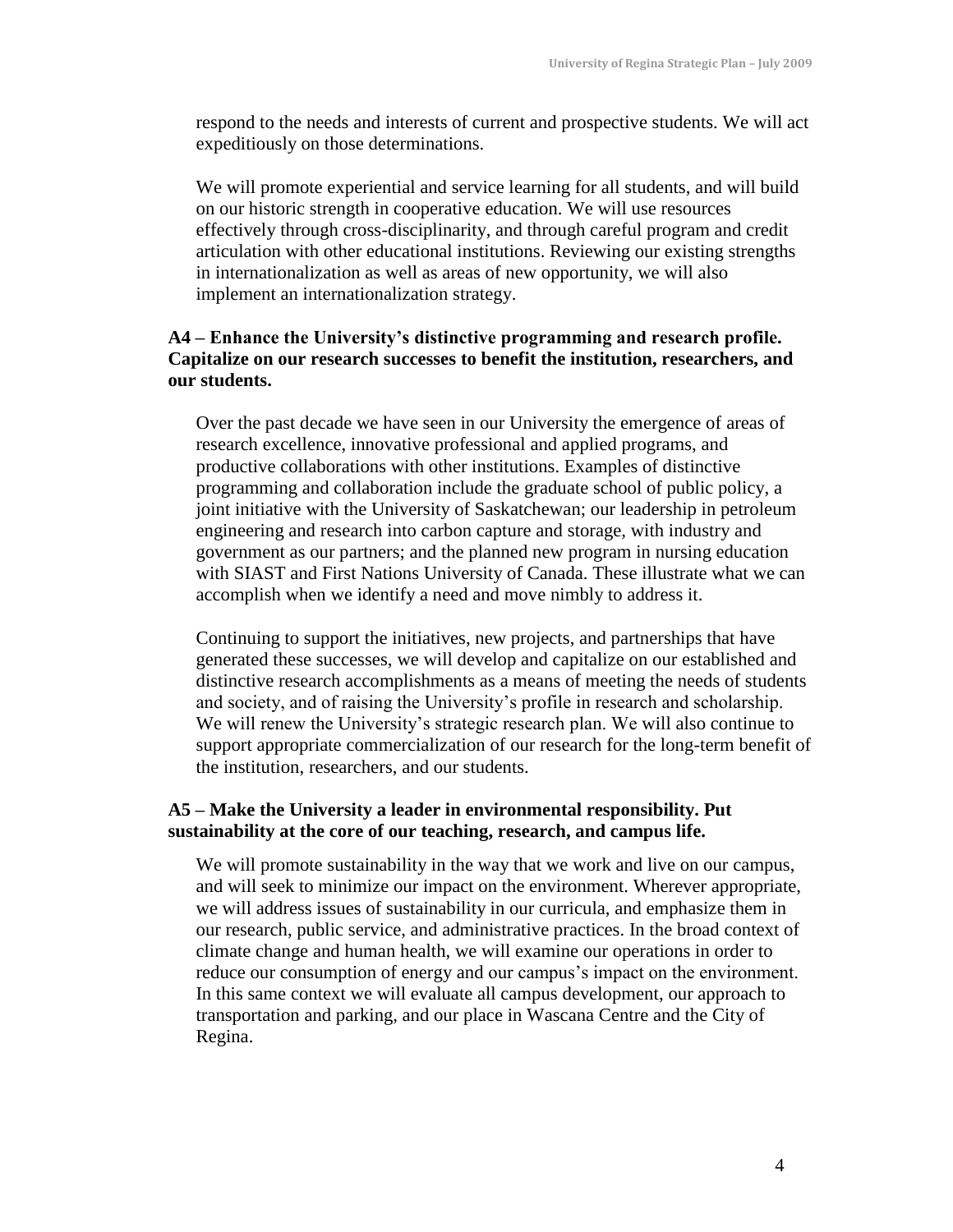#### **A6 – Take a programmatic approach to distributed teaching and learning.**

We have both a responsibility and an opportunity to provide education for those who, owing to distance or work and family responsibilities, are unable to come to our campus. As the province's Technology Enhanced Learning program is reevaluated, we will build on existing strengths and work with the University of Saskatchewan, SIAST, the regional colleges and other partners to provide a coherent suite of distributed courses and programs using appropriate technologies, such as podcasts and forms of social networking. Given that such technologies provide increasingly popular alternatives for both on-campus students and adult learners, we will explore the implications of this popularity for our approach to course delivery and the provision of student and employee services.

# **B. OUR PEOPLE: ENGAGEMENT, DIVERSITY, SUCCESS, AND ESTEEM**

#### **B1 – Build long-term relationships with First Nations and Métis communities.**

The wellbeing of First Nations and Métis peoples is fundamental to the future of Saskatchewan. To ensure we are fulfilling our obligations to them, we must engage systematically and in new ways with First Nations and Métis communities. We will therefore listen to, learn from, and work with First Nations and Métis peoples and our colleagues at First Nations University of Canada and the Gabriel Dumont Institute as we develop a comprehensive plan to build longterm relationships, address the needs of First Nations and Métis learners, and reflect their cultures across program areas and campus life. We will prepare *all*  our students to live in a Saskatchewan where First Nations and Métis peoples achieve their rightful place in society and the economy, and where their cultures are celebrated.

#### **B2 – Make the transition into university seamless; enhance accessibility and flexibility; expand early-awareness and transitional programming; and ensure that appropriate supports are in place for students with special needs.**

We lose too many students during their first year. Other potential learners never realize their intellectual potential because of social and economic disadvantage, or simple lack of information. We will invest in early-awareness and transitional programming to stem the loss of capable students who need assistance and encouragement to succeed here.

We will work with SIAST, universities, school divisions and other educational partners to enhance the ability of students to pursue their academic and vocational goals by making transitions among our programs transparent and flexible. We will promote our pre-professional programs. We will streamline our application and admissions processes.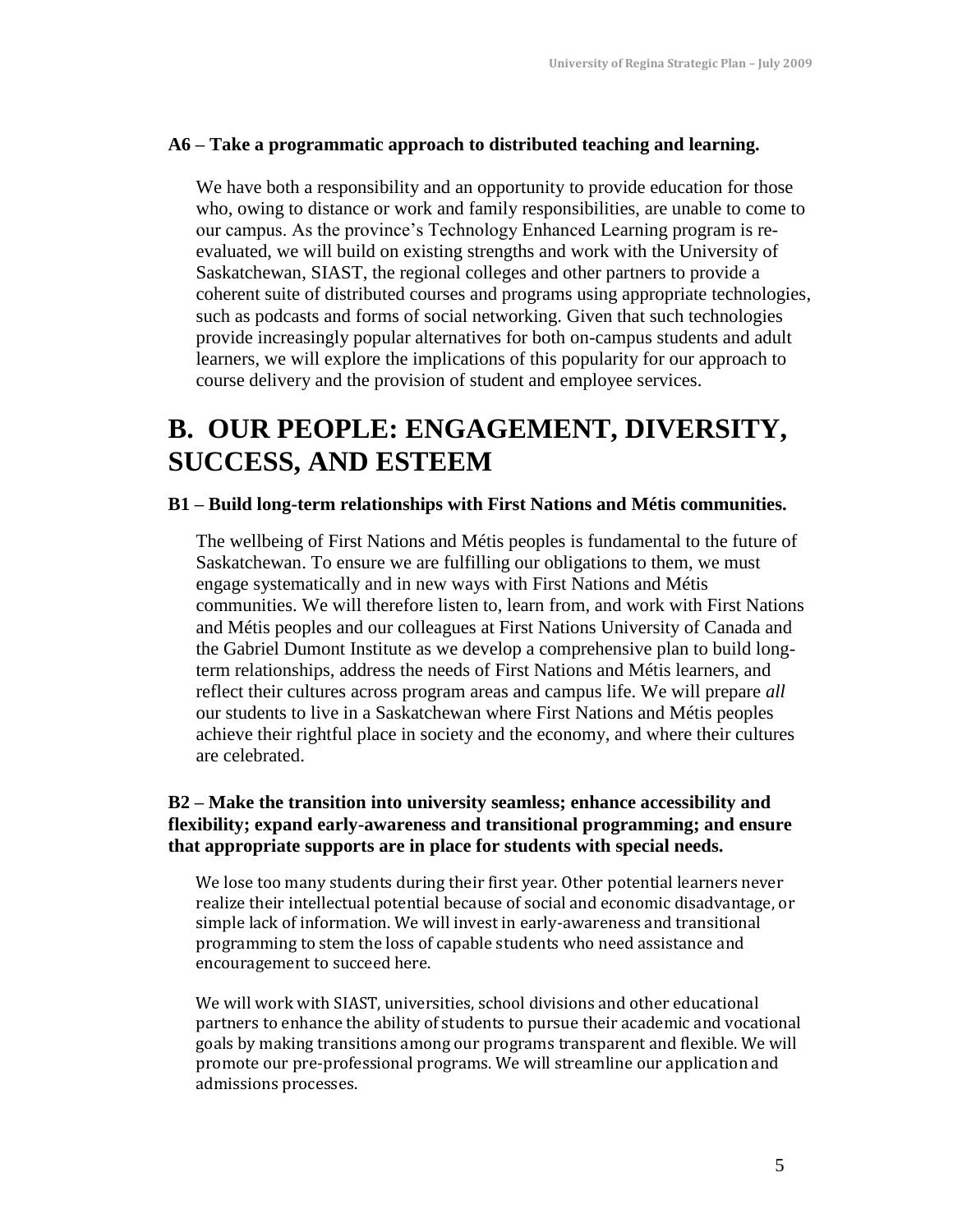We will ensure that appropriate supports are in place for students with special needs.

#### **B3 – Improve the university experience for students, promote their wellbeing, and foster a stronger campus community and spirit. Provide more scholarship and bursary support, and allocate the funding necessary to attract and retain highly qualified graduate students.**

Though we have a safe and beautiful campus, we need to make it a still more welcoming and vibrant place, a place where people want to spend more time. We will improve the availability of gathering places on campus. We will place a premium on service interaction with students and community members that is helpful, cheerful, prompt, accessible, and efficient. We will provide more oncampus housing, and will improve the quality of our food services. We will reexamine our hours of operation as well as the services we provide to students and visitors during evenings and weekends. We will promote co-curricular activities, including recreation and athletics. Showcasing their achievements, we will engage with our alumni in new ways. We will promote students' wellbeing while respecting their autonomy and individuality.

We will increase the amount of scholarship and bursary funding available to our students. In particular, to strengthen graduate education and research, we will find funding sufficient to enable us to compete for and retain highly qualified graduate students.

#### **B4 – Increase our administrative efficiency and enhance productivity.**

Even a middle-sized university like ours is a complex organization. Federal and provincial reporting and audit requirements, workplace safety regulations, and a host of other obligations to external funding agencies create considerable administrative demands. Internal processes such as the review of proposed new academic programs can also require disproportionate time and effort.

Whether they are carried out centrally or within academic units, our administrative processes must serve and respect our core mission of teaching, research, and public service. We will therefore routinely review our administrative processes, policies, and practices to ensure they are efficient, meet our requirements, and do not unnecessarily hinder the productivity of faculty and staff. We will invest in appropriate technology to increase efficiency and enhance productivity.

New processes have been put in place to review non-academic units. The units will be reviewed on a regular basis. If such reviews point to problems, changes will follow.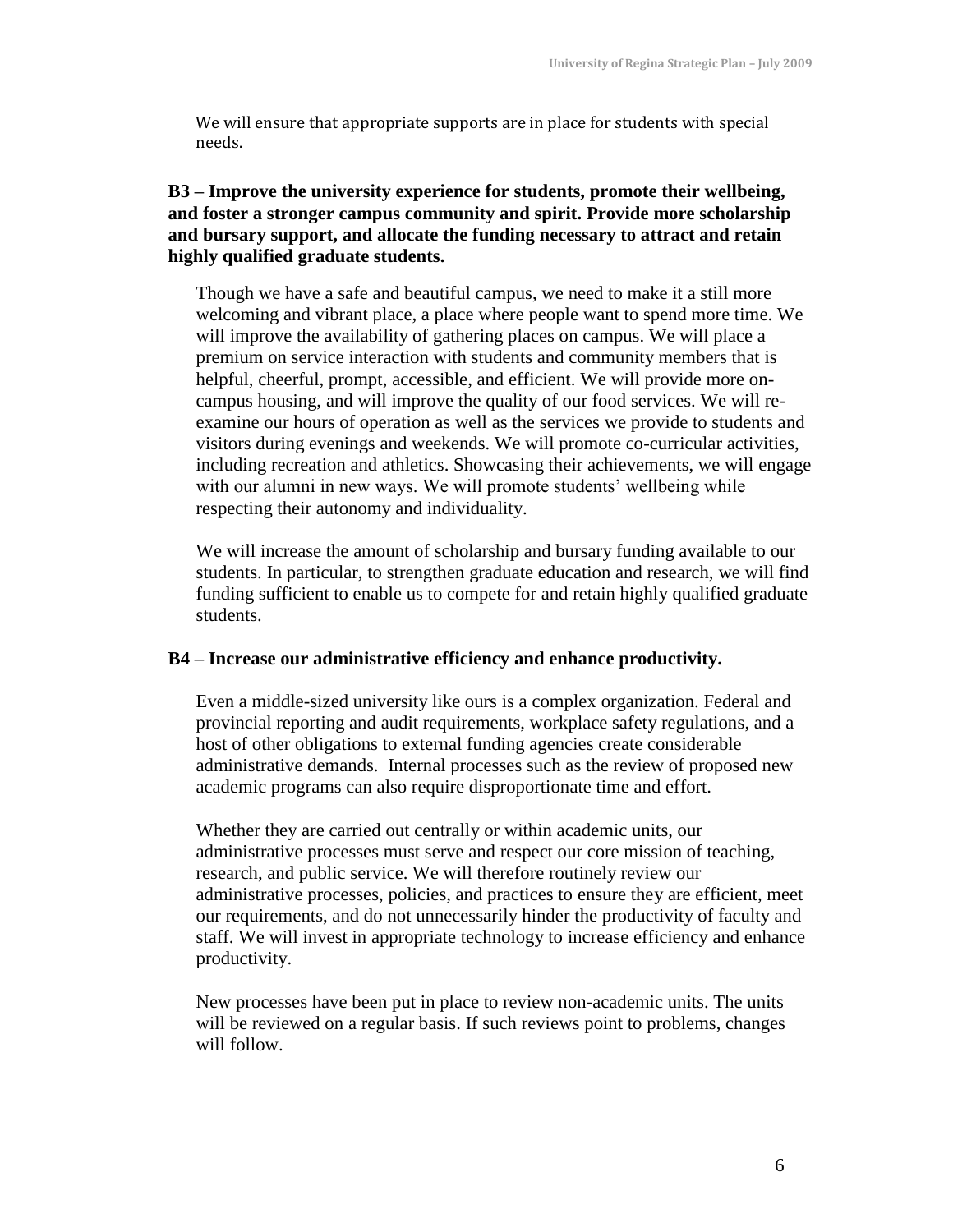#### **B5 – On a foundation of positive and open employee relations, provide freedom and opportunity for faculty and staff to excel, be esteemed, and be recognized.**

Open, harmonious relations among administration, faculty, and staff are essential to our success. In the interests of the communities we serve, the Faculty Association, APT, CUPE and management should work together to ensure that positive employee relations characterize our University. We will seek collectively to build a culture of openness and trust in which all who work for the University have the opportunity to excel in their careers, be valued for their contributions, and be recognized for their successes.

## **B6 – Continue to build a friendly, diverse, safe, and welcoming campus that respects work-life balance and pays particular attention to the marginalized, the vulnerable, people with disabilities, and the disadvantaged.**

Much of the University's success depends not just on our sense of being individually valued, but also on our daily experience of a workplace that is friendly, that celebrates diversity, embraces many cultures, and embodies tolerance and respect. We will take measurable steps to enhance those aspects of campus life, and will promote a healthy work-life balance for all who work and study here. We will strive to create a representative workforce. We will recognize the particular needs of minorities and people with disabilities. We will work to ensure that the University is a safe, welcoming place for sexual minority and gender variant staff and students.

# **C. OUR COMMUNITIES: PRESENCE AND PARTNERSHIPS**

#### **C1 – Raise the profile and increase the presence of the University regionally, nationally, and internationally. Promote community involvement of University personnel by redoubling our efforts to showcase the pursuit of excellence in teaching, research, and administration.**

We must address our visibility and reputation. While we have much to offer students and staff, as a young institution we are too often viewed in our home province as a university for the Regina region only. Nationally, though we are known for areas of excellence, our institutional quality remains largely unrecognized.

We will take immediate steps to address these problems by working with guidance counsellors and school principals to recruit more Regina and Saskatchewan students, including the highly accomplished. We will find new means of engaging with and addressing the needs of Saskatchewan cities, towns, and rural and northern communities. We will also find ways to make the campus easier for visitors to navigate.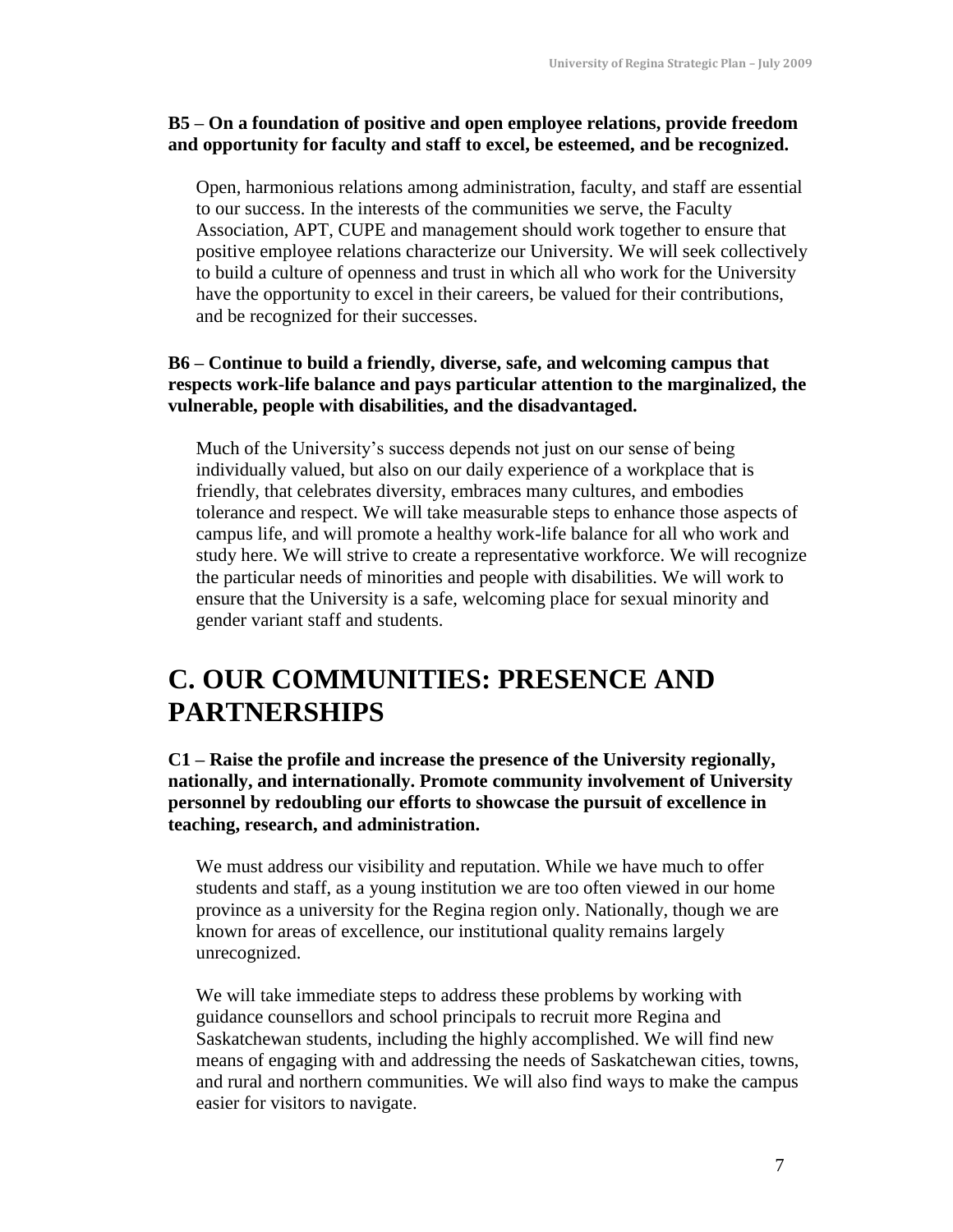As we launch the institution's new "brand," we will build on the Strategic Enrolment Management work done over the past two years and implement a comprehensive marketing and student recruitment strategy. We will raise our national and international profile by focusing on our pursuit of excellence in teaching, research, and administration.

#### **C2 – Enhance collaboration with and among First Nations University of Canada, Campion and Luther Colleges, the Institut français, and the Gabriel Dumont Institute.**

Our strengths include the learning environments of our federated colleges, and our connections through the Institut français and the Gabriel Dumont Institute to the francophone and Métis communities. We will build on these relationships so as to engage with and meet the needs of the larger community, strengthen our commitment to the liberal arts and sciences, and attract First Nations and Métis, francophone and international students, including international Aboriginal students.

#### **C3 – Foster educational, research, and human resource development partnerships with other educational entities, businesses, professions and community groups.**

With other educational entities, businesses, and professional and community groups, we will foster partnerships in education, research, and human resource development. Our objectives for such partnerships include increased local knowledge, investment in the local community, development of a shared vision, and capacity-building for social inclusion and sustainability. The partnerships may lead to joint institutes, sharing of faculty, researchers, and staff, and other areas of cooperation. Learning from such partnerships, we will find new ways to open the University to the community.

We will take our knowledge and capabilities to the community, working with organizations that desire to partner with us to advance their missions and ours collaboratively and effectively. We will continue to present topical insights to the general public and will explore the potential of social networking and other new means of providing access to the expertise of our faculty and staff.

# **D. SUMMARY OF GOALS AND OBJECTIVES**

#### **A. Our work: teaching, research, and public service**

 **A1 – Promote and reward the pursuit of excellence in teaching, research, public service, and administration. Make the University widely known for excellence.**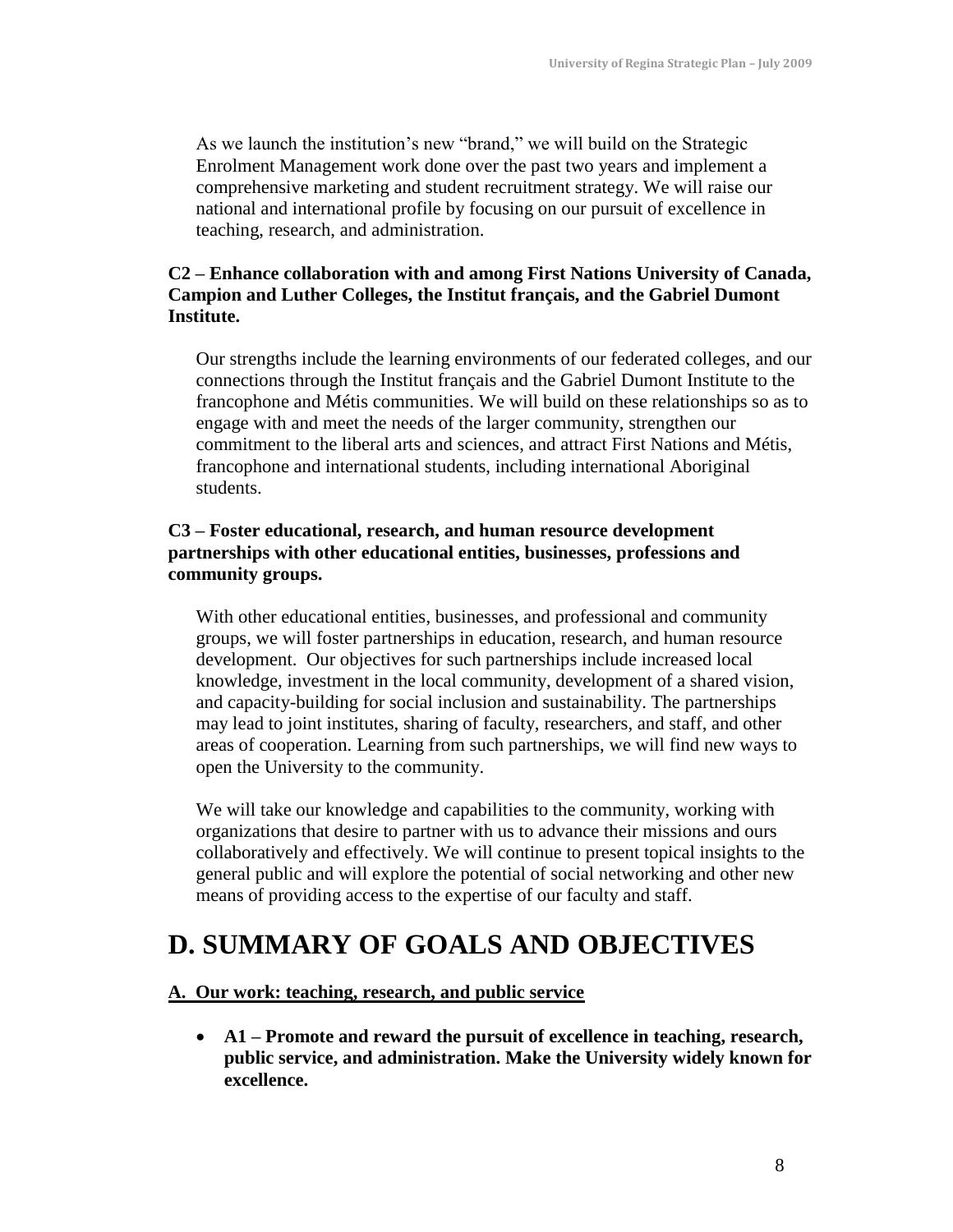- o A1.1 Develop and implement strategies to promote and reward excellence.
- o A1.2 Recruit and retain excellent faculty, staff, and administrators. Make the University an employer of choice.
- o A1.3 Publicize the successes of the University widely and consistently.
- **A2 – Reaffirm our historic commitment to the liberal arts and sciences.**
	- o A2.1 In partnership with the federated colleges, review the ways in which a liberal education can best meet the needs of today's and tomorrow's students. Revise programs and curricula to reflect the review findings.
	- o A2.2 Explore how core offerings can be better integrated into the curricula of pre-professional and professional programs.
- **A3 – Align our array of program offerings to respond to the needs and interests of current and prospective students.** 
	- o A3.1 Develop terms of reference by which our academic programs are evaluated.
	- o A3.2 Review all academic programs to ensure they meet the needs and interests of today's and tomorrow's students. Alter programs and curricula where appropriate.
	- o A3.3 Promote experiential and service learning for all students. Build on our historic strength in cooperative education.
	- o A3.4 Review existing strengths in internationalization. Evaluate geographic areas of new opportunity, and implement an internationalization strategy.
	- o A3.5 Benefit students with cross-disciplinary programming and program/credit articulation with other institutions.
- **A4 – Enhance the University's distinctive programming and research profile. Capitalize on research successes to benefit the institution, researchers, and our students.**
	- o A4.1 Provide support for the development of recognized areas of research excellence, innovative programming, and collaboration with other institutions.
	- o A4.2 Raise the University's research and scholarship profile.
	- o A4.3 Renew the University's strategic research plan.
	- o A4.4 Support appropriate commercialization of our research for the long-term benefit of the institution, researchers, and our students.
- **A5 – Make the University a leader in environmental responsibility. Put sustainability at the core of our teaching, research, and campus life.**
	- o A5.1 Promote sustainability in the way that we work and live on our campus.
	- o A5.2 Wherever appropriate, address issues of sustainability in our curricula, and emphasize them in our research and public service.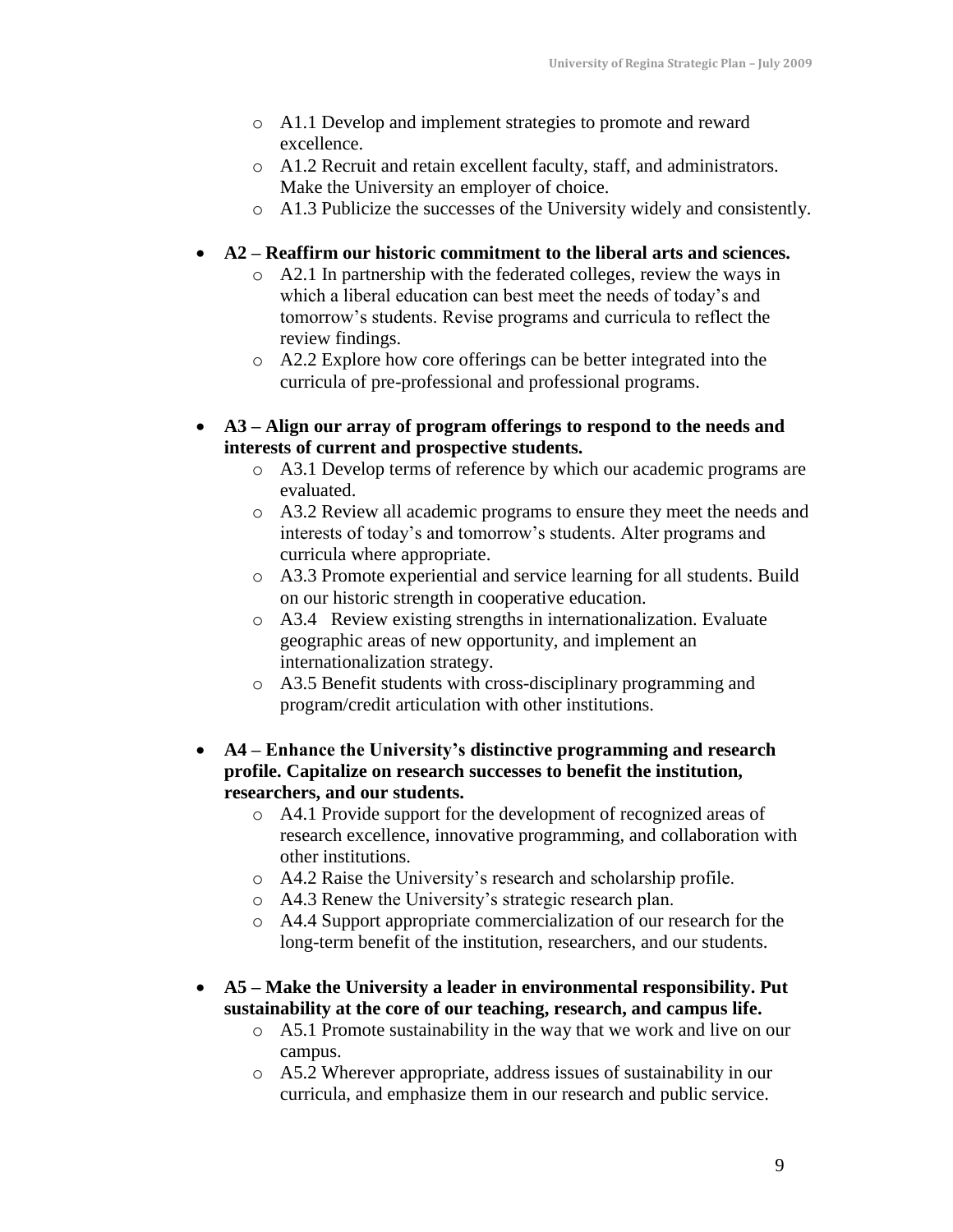- o A5.3 Co-ordinate initiatives to reduce our consumption of energy and our campus's impact on the environment.
- o A5.4 In the context of environmental responsibility, evaluate all campus development, as well as our place in Wascana Centre and the City of Regina.
- **A6 – Take a programmatic approach to distributed teaching and learning.**
	- o A6.1 Working with the University of Saskatchewan, SIAST, the regional colleges and other partners, provide a coherent suite of distributed courses and academic programs using appropriate technologies.
	- o A6.2 Consider new technologies in our approach to on-campus course delivery and the provision of student and employee services.

#### **B. Our people: engagement, diversity, success, and esteem**

- **B1 – Build long-term relationships with First Nations and Métis communities.**
	- o B1.1 Working collaboratively with First Nations and Métis communities, develop a comprehensive plan to build long-term relationships, to address First Nations and Métis peoples' needs, and to reflect their cultures across program areas and campus life.
	- o B1.2 Prepare *all* our students to live in a Saskatchewan where First Nations and Métis peoples achieve their rightful place in society and the economy, and where their cultures are celebrated.
- **B2 – Make the transition into university seamless; enhance accessibility and flexibility; expand early-awareness and transitional programming; and ensure that appropriate supports are in place for students with special needs.**
	- o B2.1 Invest in early-awareness and transitional programming to stem the loss of capable students.
	- o B2.2 Work with SIAST, school divisions, and other educational partners to make transitions among our programs transparent and flexible.
	- o B2.3 Streamline our application and admissions processes in order to support the transition to university.
	- o B2.4 Promote our pre-professional programs.
	- o B2.5 Provide appropriate supports to students with special needs.
- **B3 – Improve the university experience for students, and foster a stronger campus community and spirit. Provide more scholarship and bursary support. Increase the amount of funding available to both undergraduate and graduate students.**
	- o B3.1 Emphasize excellent, prompt service interaction with students.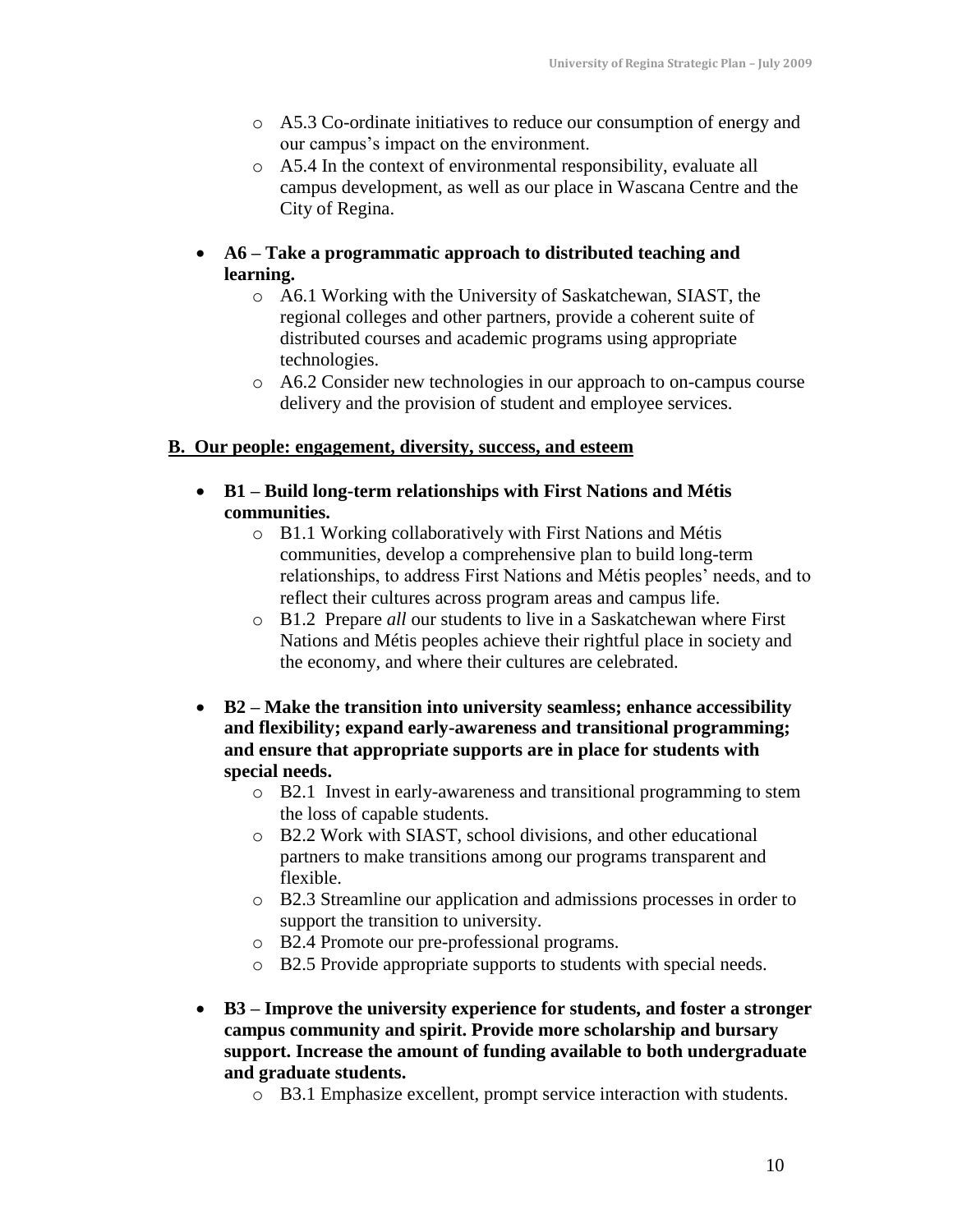- o B3.2 Foster a campus community that is cheerful and welcoming.
- o B3.3 Endeavour to provide more on-campus housing.
- o B3.4 Re-examine hours of operation and our services to students and visitors during evenings and weekends.
- o B3.5 Increase alumni engagement.
- o B3.6 Increase scholarship and bursary funding available to our students.
- o B3.7 Strengthen graduate education and research by allocating funding sufficient to attract and retain highly qualified graduate students.
- o B3.8 Increase participation in recreation and athletics.
- o B3.9 Improve the quality of our food services.
- o B3.10 Improve the availability and attractiveness of campus gathering places.

#### **B4 – Increase our administrative efficiency and enhance productivity.**

- o B4.1 Promote a culture of administrative excellence by striving to improve the efficiency of administrative processes. Review processes to ensure that they support our core mission of teaching, research, and public service. Change or eliminate them if they do not.
- o B4.2 Invest in appropriate technology to support the core mission.
- o B4.3 Initiate an external review of our organizational structure to determine whether the structure is suited to our needs. If it is not, change it.
- **B5 – On a foundation of positive and open employee relations, provide freedom and opportunity for faculty and staff to grow, excel, and be esteemed and recognized.**
	- o B5.1 Work collectively to improve the bonds between administration, faculty and staff.
	- o B5.2 Build a culture of openness and trust in which all who work for the University have the opportunity to excel in their careers, be valued for their contributions, and be recognized for their successes.
- **B6 – Continue to build a friendly, diverse, safe, and tolerant campus. Respect work-life balance and pay particular attention to the marginalized, the vulnerable, and the disadvantaged.**
	- o B6.1 Take measurable steps to build a campus environment that is friendly, that celebrates diversity, and that embodies tolerance and respect.
	- o B6.2 Promote a healthy work-life balance for all who work and study here.
	- o B6.3 Recognize and address the particular needs of minorities.
	- o B6.4 Make the University a safe and welcoming place for sexual minority and gender variant staff and students.
	- o B6.5 Build a representative workforce.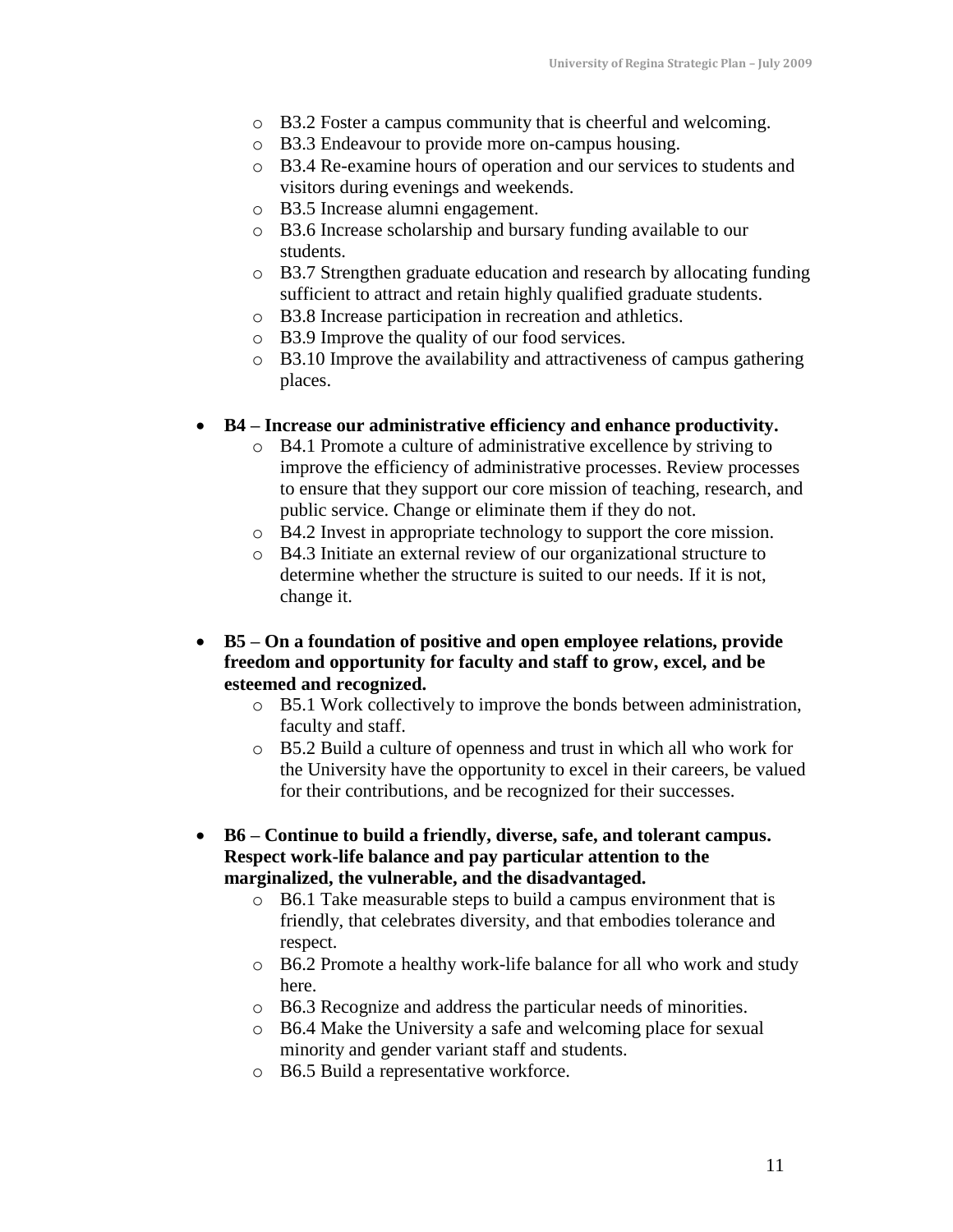#### **C. Our communities: presence and partnerships**

- **C1 – Raise the profile and increase the presence of the University regionally, nationally, and internationally. Promote community involvement of University personnel by redoubling our efforts to showcase the pursuit of excellence in teaching, research, and administration.**
	- o C1.1 Work with guidance counsellors and school principals to recruit more Regina and Saskatchewan students, including the highly accomplished.
	- o C1.2 Engage with and address the needs of Saskatchewan cities, towns, and rural and northern communities.
	- o C1.3 Using the institution's new brand, build on the strategic enrolment management work done over the past two years to implement a comprehensive marketing and student recruitment strategy.
	- o C1.4 Raise our profile by focusing on our successes in teaching and research, and promote community involvement of University personnel on the basis of these successes.
	- o C1.5 Make our campus easier for visitors to navigate.
- **C2 – Enhance collaboration with and between First Nations University of Canada, Campion and Luther Colleges, the Institut français, and the Gabriel Dumont Institute.**
	- o C2.1 Through relationship building, engage with and meet the diverse needs of the larger community.
	- o C2.2 With on-campus partners, collaboratively develop strategies to attract First Nations and Métis, francophone, and international students, including international Aboriginal students.
- **C3 – Engage in educational, research, and human resource development partnerships with other educational entities, businesses, professions, and community groups.**
	- o C3.1 Foster partnerships in education, research, and human resource development with other educational entities, local and regional businesses, professions, and community groups with the objectives of increased local knowledge, more investment in the local community, development of a shared vision, and capacity-building for social inclusion and sustainability.
	- o C3.2 Through these partnerships, develop joint institutes, share faculty, researchers, and staff, and develop other areas of cooperation.
	- o C3.3 Expand activities that make our expertise available to the public at large.